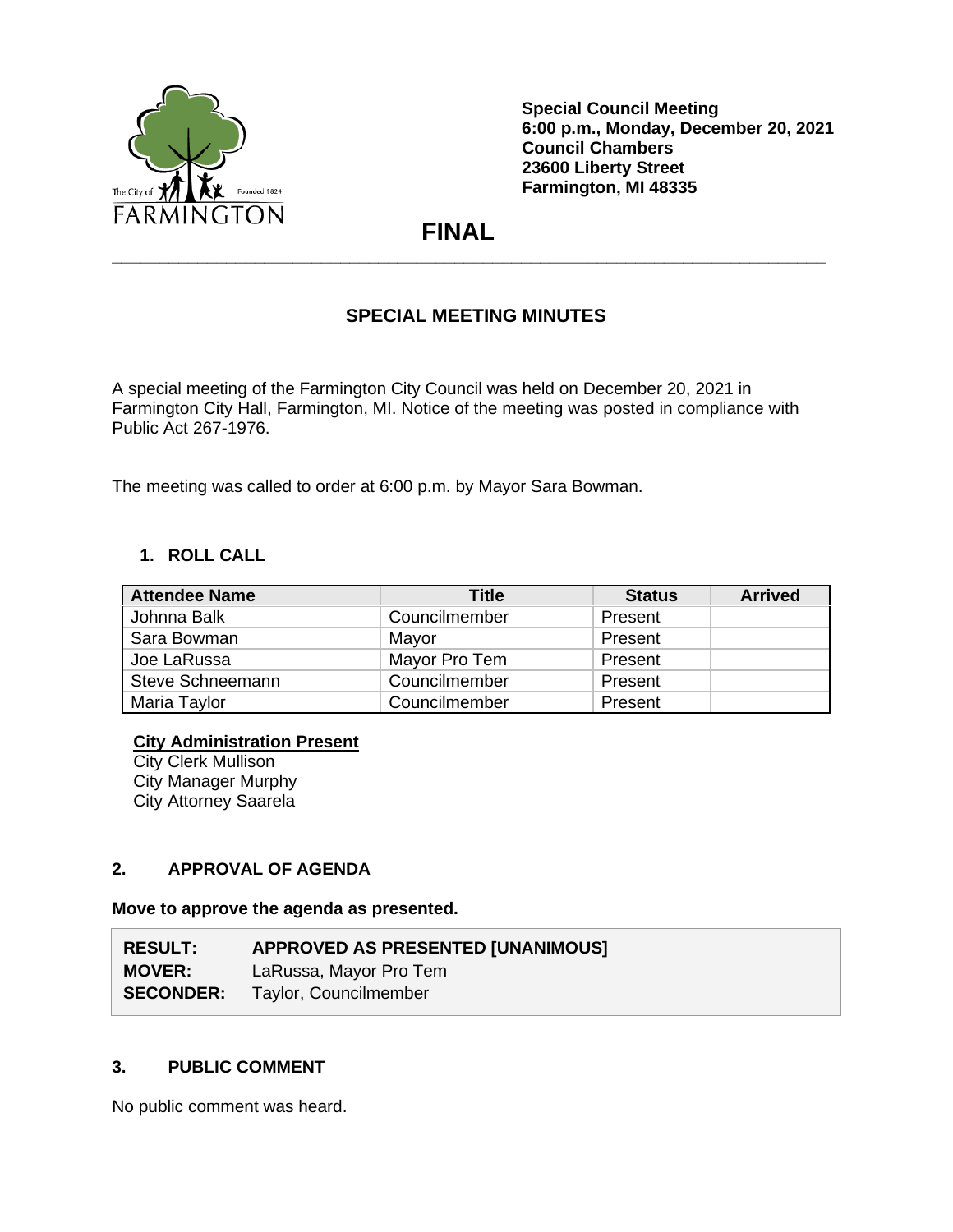# **4. WASTE MANAGEMENT EXTENSION DISCUSSION - MIKE CSAPO, RRRASOC**

Mike Csapo, General Manager of Resource Recovery and Recycling Authority of Southwest Oakland County (RRRASOC), detailed the process for either going out to bid with neighboring RRRASOC communities for waste services or extending Farmington's present contract with Waste Management for at least another year in spite of an increase in costs.

After discussion including the terms of both the present contract and the extension, the timeline for the proposed RFP process, and the merits of going out to bid with other communities, Council indicated that they would like to continue to be involved in the preliminary RFP process with Wixom and Farmington Hills but would prefer to extend Waste Management's contract if the terms were within acceptable bounds. Options to explore prior to a final decision might include an extended yard waste season, the quality of service desired, and the experiences of neighboring communities when they made recent changes in providers. Moving to the use of trash carts like the current recycling carts was also discussed.

A decision on whether to extend the Waste Management contract will be made at a Council meeting in January 2022.

# **5. OTHER BUSINESS**

Murphy asked if Department Heads could be given Council's cell numbers to use in case of emergency. By general consensus, Council agreed.

# **6. PUBLIC COMMENT**

No public comment was heard.

# **7. COUNCIL COMMENT**

LaRussa noted that Chamber of Commerce personnel was changing with the resignation of Duane Reynolds and Emily Karlichek.

# **8. ADJOURNMENT**

#### **Move to adjourn the meeting.**

| <b>RESULT:</b>   | <b>APPROVED [UNANIMOUS]</b> |
|------------------|-----------------------------|
| <b>MOVER:</b>    | Schneemann, Councilmember   |
| <b>SECONDER:</b> | <b>Balk, Councilmember</b>  |